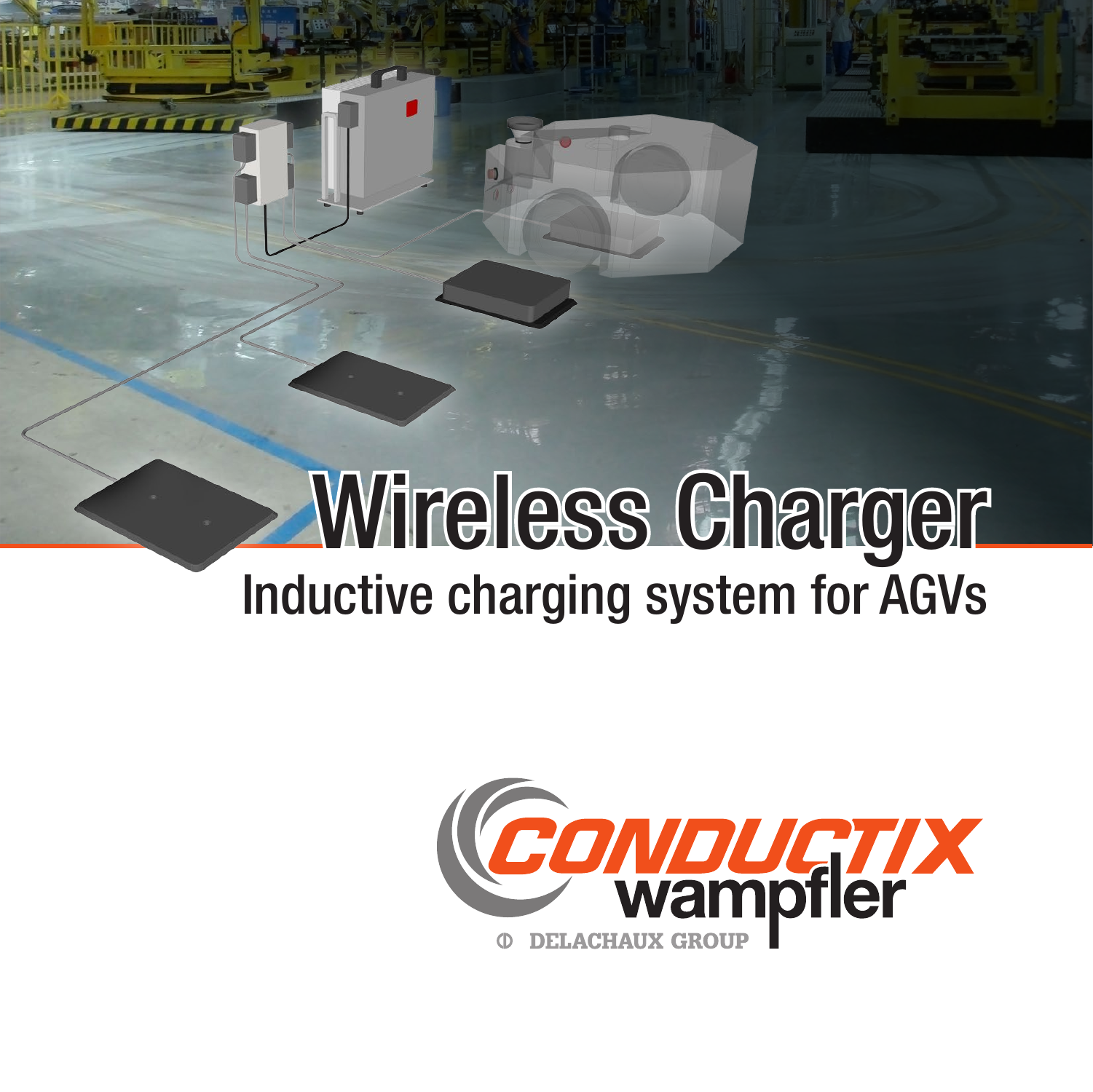## Inductive charging system for Automated Guided Vehicles

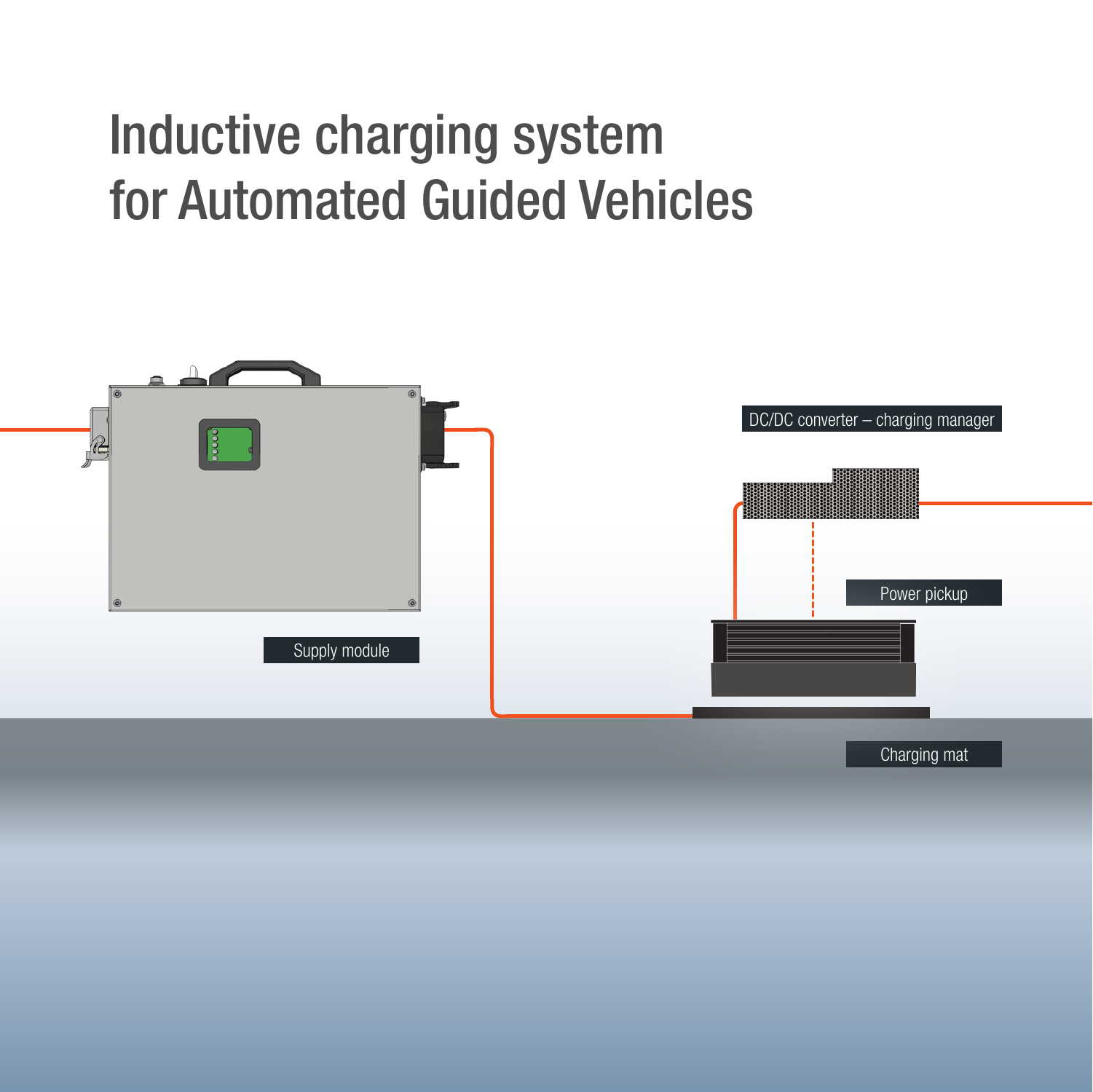# Functional principles

The system allows the wireless charging of mobile units such as:

- Automated guided vehicles (AGVs)
- Shuttles in warehouse systems
- Amusement rides
- Mobile service robots

The electrical energy is transmitted between a stationary and a moving coil using the principle of induction.

Power is transmitted with a high degree of efficiency over an air gap of 10 mm.

On the stationary side, the electrical energy from the grid is converted into a high-frequency electromagnetic field, which in turn is regulated in the vehicle to a DC voltage for charging the batteries.

# Key features

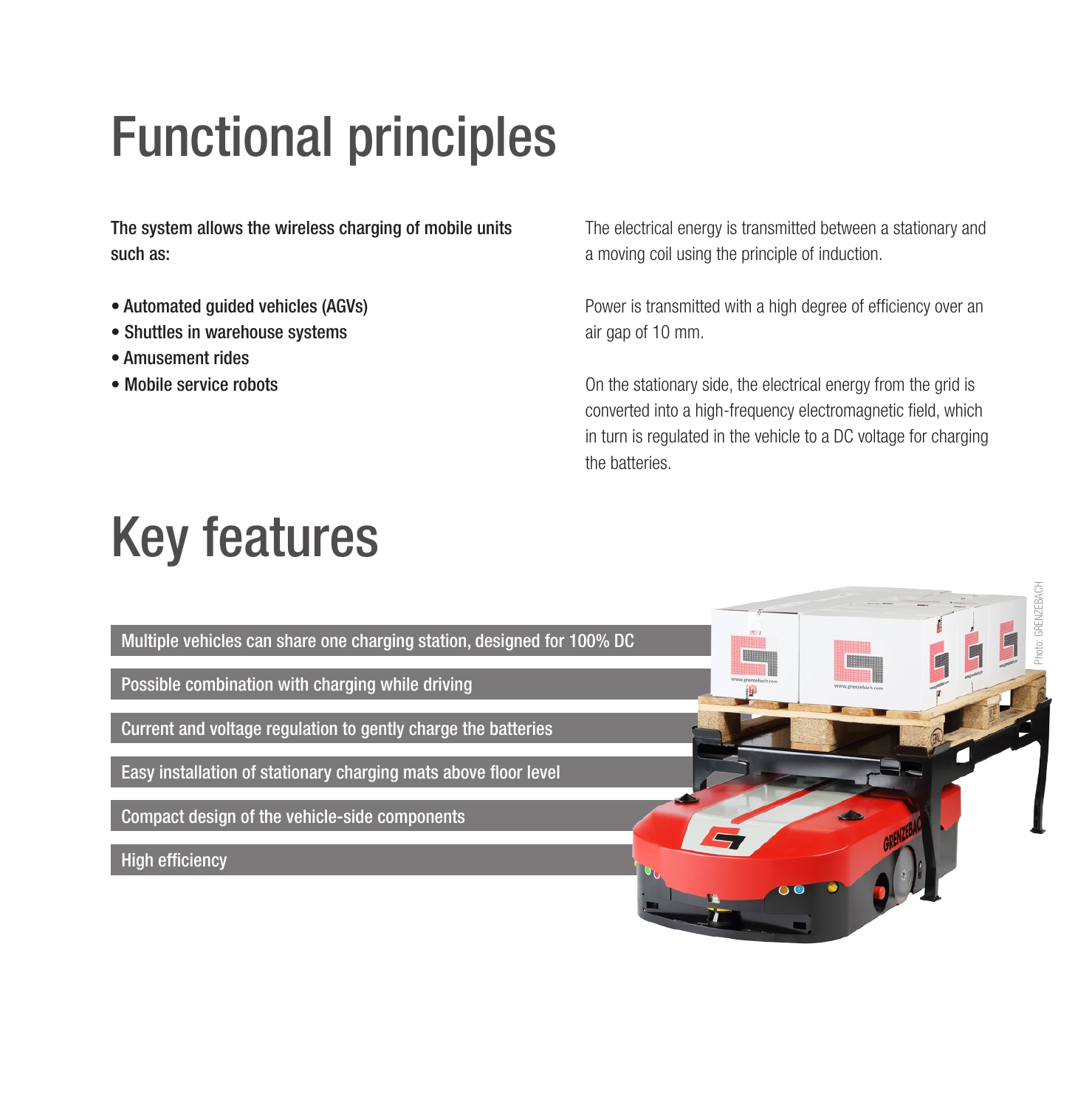# Stationary components

### Supply module

The VM-100 supply module converts the grid power supplied into an alternating current of 20 kHz. Further control and protection circuits ensure optimum charging and overload protection.

The module can be operated independently or controlled by a higher-level controller via contacts. Status information is displayed on the device and can also be retrieved by a controller.

Depending on the version, up to four charging mats can be supplied by a supply module.



#### Technical specifications

| Feed voltage:       | 1x 110-240 V AC or 3x 380-480 V AC |
|---------------------|------------------------------------|
| Power frequency:    | 50/60 Hz                           |
| Dimensions:         | H 265 mm x W 435 mm x D 157 mm     |
| Weight:             | approx. 9 kg                       |
| Type of protection: | <b>IP54</b>                        |
| Output current:     | 5 A or 30 A                        |
| Output power:       | 1.5 kW (maximum 2.1 kW)            |
|                     |                                    |

### Charging mat

The charging mat generates the magnetic field, which is received by the pickup on the vehicle side. Alternatively, a track with two conductors can be installed in the ground, to charge in motion.



#### Technical specifications

Dimensions: H 7 mm x W 435 mm x D 180 mm Weight: approx. 0.7 kg Fastened to the floor with 2 screws

### **Distributor**

To connect four charging mats to one supply module, with a cable length of 3 m each.

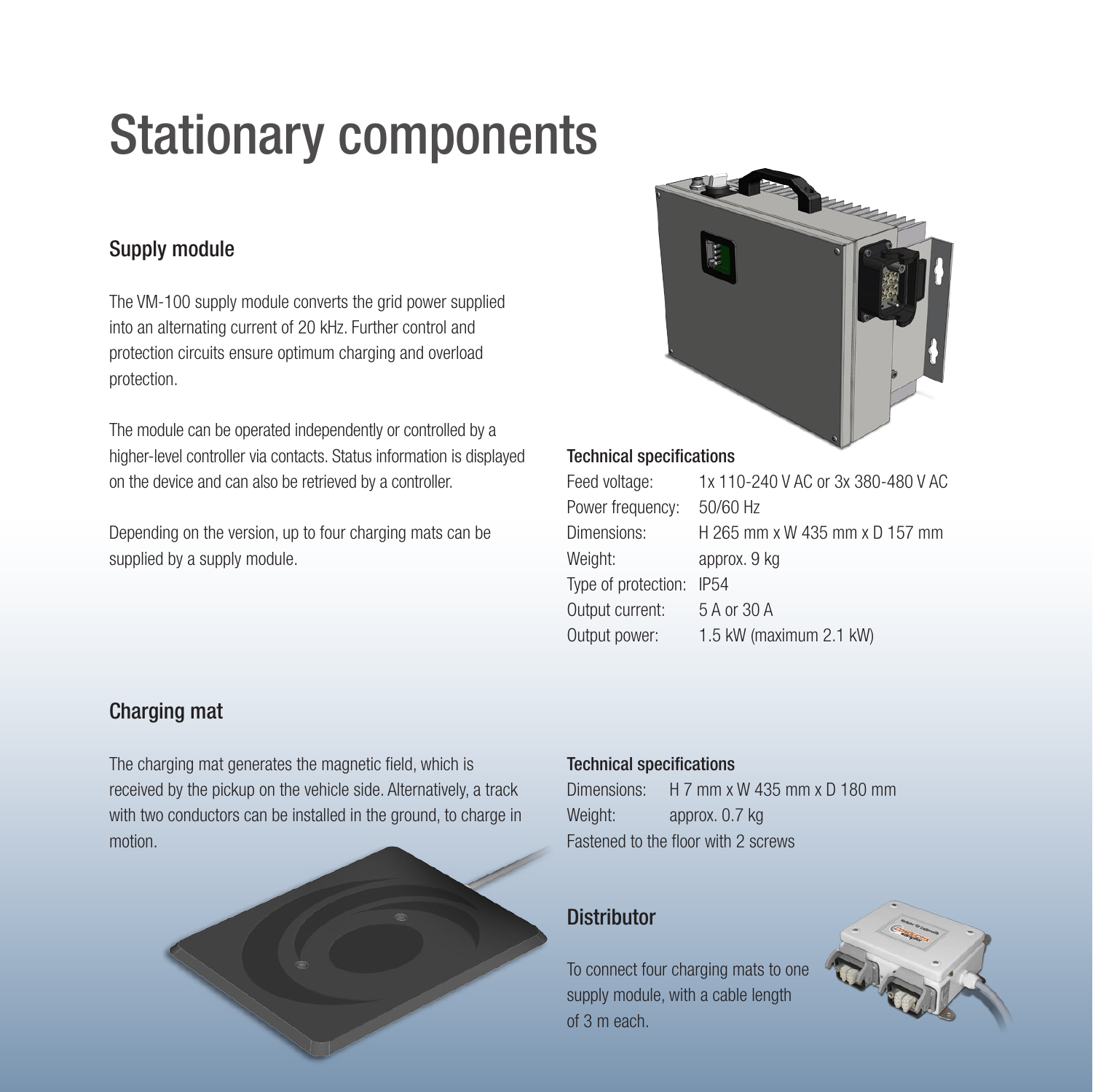## Mobile components

### Power pickup

The power pickup for the consumer takes the required power from the magnetic field of the charging mat or track to supply the mobile consumer with energy. Coils, internal control electronics, connections to the DC/DC converter, mounting plate, and heat sink are all integrated into a single device. The status of the charging coil and the temperature are reported to the outside, while the charging voltage can be reduced depending on the state of the batteries.



#### Technical specifications PUB-0.85-55\_B

| Dimensions:                | H 80.3 mm x W 222 mm x D 216 mm |
|----------------------------|---------------------------------|
| Weight:                    | approx. 7 kg                    |
| Output voltage:            | 55-57 V DC                      |
| Output current, long-term: | 10A                             |
| Interface signals:         | Temperature, charging loop      |
|                            | status, voltage reduction       |
| Protection class:          | <b>IP54</b>                     |
| Distance to:               | $10 \text{ mm}$                 |
| _________                  | $\mathbf{r}$                    |

Tolerances to charging mat: Along +/- 30 mm | Across +/- 15 mm

### DC/DC converter – charging manager

The electronically controlled charging manager controls the power supply in the vehicle or the charging process of batteries using the associated power pickup.



The charging manager is equipped with a 24 V switching regulator which supplies the connected electronics with 6 A in continuous operation. When the power pickup is on the power loop, it takes over the supply of power to the circuit board and the batteries are charged. The circuit board measures the charge current and regulates it constantly to 12 A (48 V). The temperature of the pickup is monitored and status messages are transmitted to the vehicle electronics.

#### Technical specifications LM-2-180/24

| H 118 mm x W 155 mm x D 48 mm |
|-------------------------------|
| approx. 0.6 kg                |
|                               |
| <b>24 V DC</b>                |
|                               |
| 6 A (7.5 A briefly)           |
| 12A                           |
| 144 W (maximum 180 W)         |
|                               |